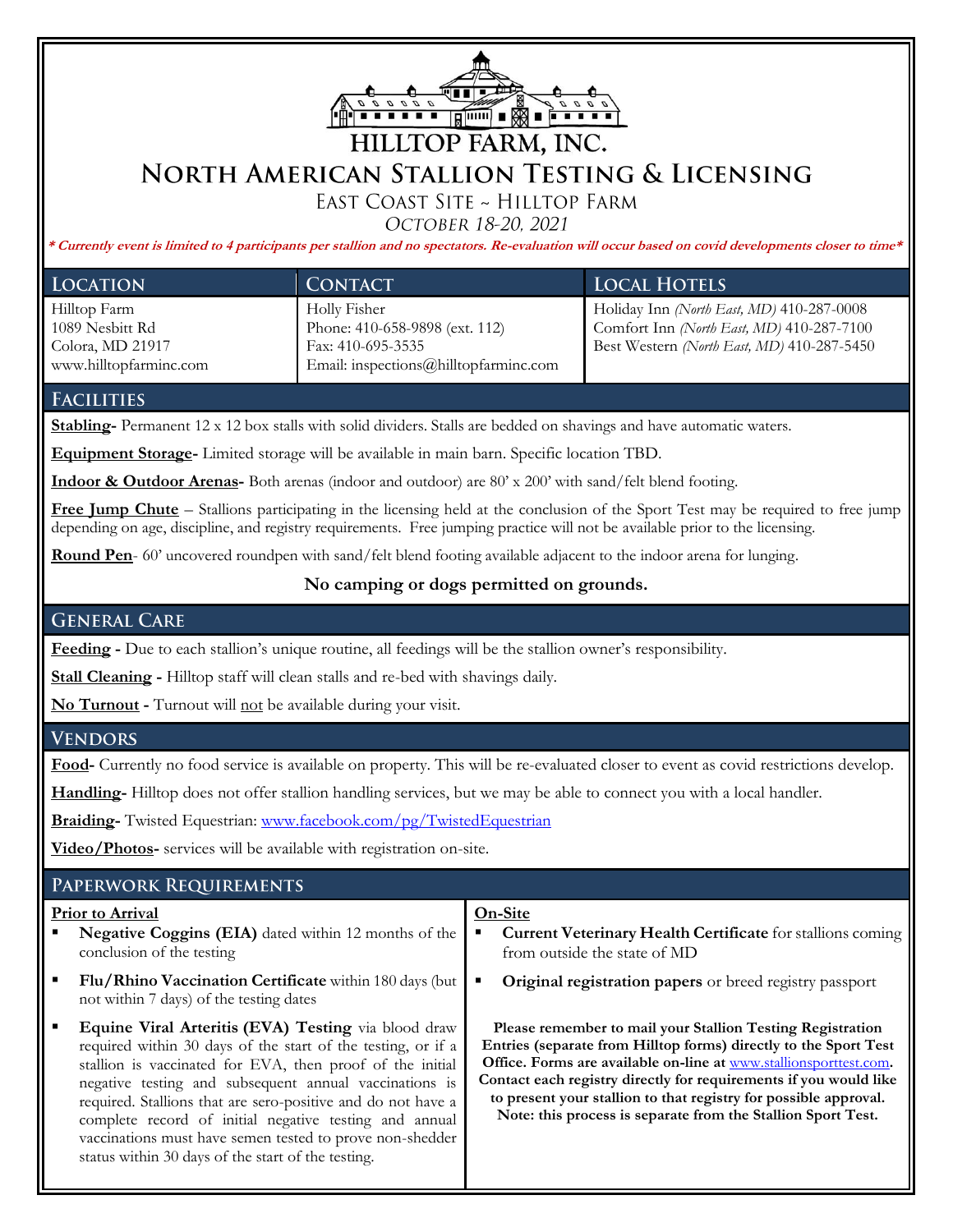

| <b>HORSE INFO</b>                                                                                                                                                                                                                                                                                                                                                                                                                                                                                                                                                                                                                                                                                                                                                                                                                                                                                                                                                                                                                                                                                                                                                                                                                                     |         |                                                                     |                     |           |                             |  |
|-------------------------------------------------------------------------------------------------------------------------------------------------------------------------------------------------------------------------------------------------------------------------------------------------------------------------------------------------------------------------------------------------------------------------------------------------------------------------------------------------------------------------------------------------------------------------------------------------------------------------------------------------------------------------------------------------------------------------------------------------------------------------------------------------------------------------------------------------------------------------------------------------------------------------------------------------------------------------------------------------------------------------------------------------------------------------------------------------------------------------------------------------------------------------------------------------------------------------------------------------------|---------|---------------------------------------------------------------------|---------------------|-----------|-----------------------------|--|
| <b>Stallion Name:</b>                                                                                                                                                                                                                                                                                                                                                                                                                                                                                                                                                                                                                                                                                                                                                                                                                                                                                                                                                                                                                                                                                                                                                                                                                                 |         |                                                                     |                     |           |                             |  |
| Discipline Focus:                                                                                                                                                                                                                                                                                                                                                                                                                                                                                                                                                                                                                                                                                                                                                                                                                                                                                                                                                                                                                                                                                                                                                                                                                                     |         | Age:                                                                |                     | Breed:    |                             |  |
| Sire:                                                                                                                                                                                                                                                                                                                                                                                                                                                                                                                                                                                                                                                                                                                                                                                                                                                                                                                                                                                                                                                                                                                                                                                                                                                 |         | Dam:                                                                |                     | Dam Sire: |                             |  |
| <b>EVENT SERVICES</b>                                                                                                                                                                                                                                                                                                                                                                                                                                                                                                                                                                                                                                                                                                                                                                                                                                                                                                                                                                                                                                                                                                                                                                                                                                 |         |                                                                     |                     |           |                             |  |
| Test Stabling (10/17-10/20) \$500- stabling includes shavings, daily stall cleaning, and limited tack storage space.<br>Additional stabling dates may be available upon request. Please contact Hilltop directly for special date requests.<br>Licensing Stabling (10/19-10/20) \$125- for stallions participating in the licensing only (included for stallions<br>participating in the testing). Stabling includes shavings, daily stall cleaning, and limited tack storage space.<br><b>Stallion Licensing (10/20)-</b> Optional licensing at the conclusion of the Testing. If desired, select the registries you<br>would like to present to below. Registries listed are only tentative and subject to change dependent on registry<br>availability. Owners must contact each registry prior to the licensing to ensure stallion meets eligibility requirements.<br>Registry contacts can be found at www.stallionsporttest.com/stallion-owner-information.<br>American Hanoverian Society<br><b>KWPN-NA</b><br>American Rhineland Studbook<br>Oldenburg N.A.<br>American Trakehner Association<br>Oldenburg Verband (GOV)<br>Hanoverian Verband<br>Weser-Ems<br>Holsteiner Verband<br>Westfalen NA<br><b>International Sporthorse Registry</b> |         |                                                                     |                     |           |                             |  |
|                                                                                                                                                                                                                                                                                                                                                                                                                                                                                                                                                                                                                                                                                                                                                                                                                                                                                                                                                                                                                                                                                                                                                                                                                                                       |         |                                                                     | <b>CONTACT INFO</b> |           |                             |  |
| Owner Name:                                                                                                                                                                                                                                                                                                                                                                                                                                                                                                                                                                                                                                                                                                                                                                                                                                                                                                                                                                                                                                                                                                                                                                                                                                           |         |                                                                     | Rider Name:         |           |                             |  |
| Owner Phone:                                                                                                                                                                                                                                                                                                                                                                                                                                                                                                                                                                                                                                                                                                                                                                                                                                                                                                                                                                                                                                                                                                                                                                                                                                          |         |                                                                     | Rider Phone:        |           |                             |  |
| Owner Email:                                                                                                                                                                                                                                                                                                                                                                                                                                                                                                                                                                                                                                                                                                                                                                                                                                                                                                                                                                                                                                                                                                                                                                                                                                          |         |                                                                     | Rider Email:        |           |                             |  |
| Owner Address:                                                                                                                                                                                                                                                                                                                                                                                                                                                                                                                                                                                                                                                                                                                                                                                                                                                                                                                                                                                                                                                                                                                                                                                                                                        |         |                                                                     | Rider Address:      |           |                             |  |
|                                                                                                                                                                                                                                                                                                                                                                                                                                                                                                                                                                                                                                                                                                                                                                                                                                                                                                                                                                                                                                                                                                                                                                                                                                                       |         |                                                                     |                     |           |                             |  |
|                                                                                                                                                                                                                                                                                                                                                                                                                                                                                                                                                                                                                                                                                                                                                                                                                                                                                                                                                                                                                                                                                                                                                                                                                                                       | Payment |                                                                     |                     |           | <b>SEND TO</b>              |  |
| Total Amount:                                                                                                                                                                                                                                                                                                                                                                                                                                                                                                                                                                                                                                                                                                                                                                                                                                                                                                                                                                                                                                                                                                                                                                                                                                         |         |                                                                     |                     |           |                             |  |
| Payment Method                                                                                                                                                                                                                                                                                                                                                                                                                                                                                                                                                                                                                                                                                                                                                                                                                                                                                                                                                                                                                                                                                                                                                                                                                                        |         |                                                                     |                     |           | Hilltop Farm   Holly Fisher |  |
| Credit Card#:                                                                                                                                                                                                                                                                                                                                                                                                                                                                                                                                                                                                                                                                                                                                                                                                                                                                                                                                                                                                                                                                                                                                                                                                                                         |         | 1089 Nesbitt Rd, Colora, MD 21917<br>inspections@hilltopfarminc.com |                     |           |                             |  |
| Name on CC:                                                                                                                                                                                                                                                                                                                                                                                                                                                                                                                                                                                                                                                                                                                                                                                                                                                                                                                                                                                                                                                                                                                                                                                                                                           |         |                                                                     |                     |           | P: 410-658-9898 (ext. 112)  |  |
| Exp Date:                                                                                                                                                                                                                                                                                                                                                                                                                                                                                                                                                                                                                                                                                                                                                                                                                                                                                                                                                                                                                                                                                                                                                                                                                                             |         |                                                                     |                     |           | F: 410-695-3535             |  |
| CVC#:                                                                                                                                                                                                                                                                                                                                                                                                                                                                                                                                                                                                                                                                                                                                                                                                                                                                                                                                                                                                                                                                                                                                                                                                                                                 |         |                                                                     |                     |           |                             |  |
| Signature:                                                                                                                                                                                                                                                                                                                                                                                                                                                                                                                                                                                                                                                                                                                                                                                                                                                                                                                                                                                                                                                                                                                                                                                                                                            |         |                                                                     |                     |           |                             |  |

**\*** *Cancellation Policy: Refunds for stabling will be given minus a \$20 office fee and sent by check* **\***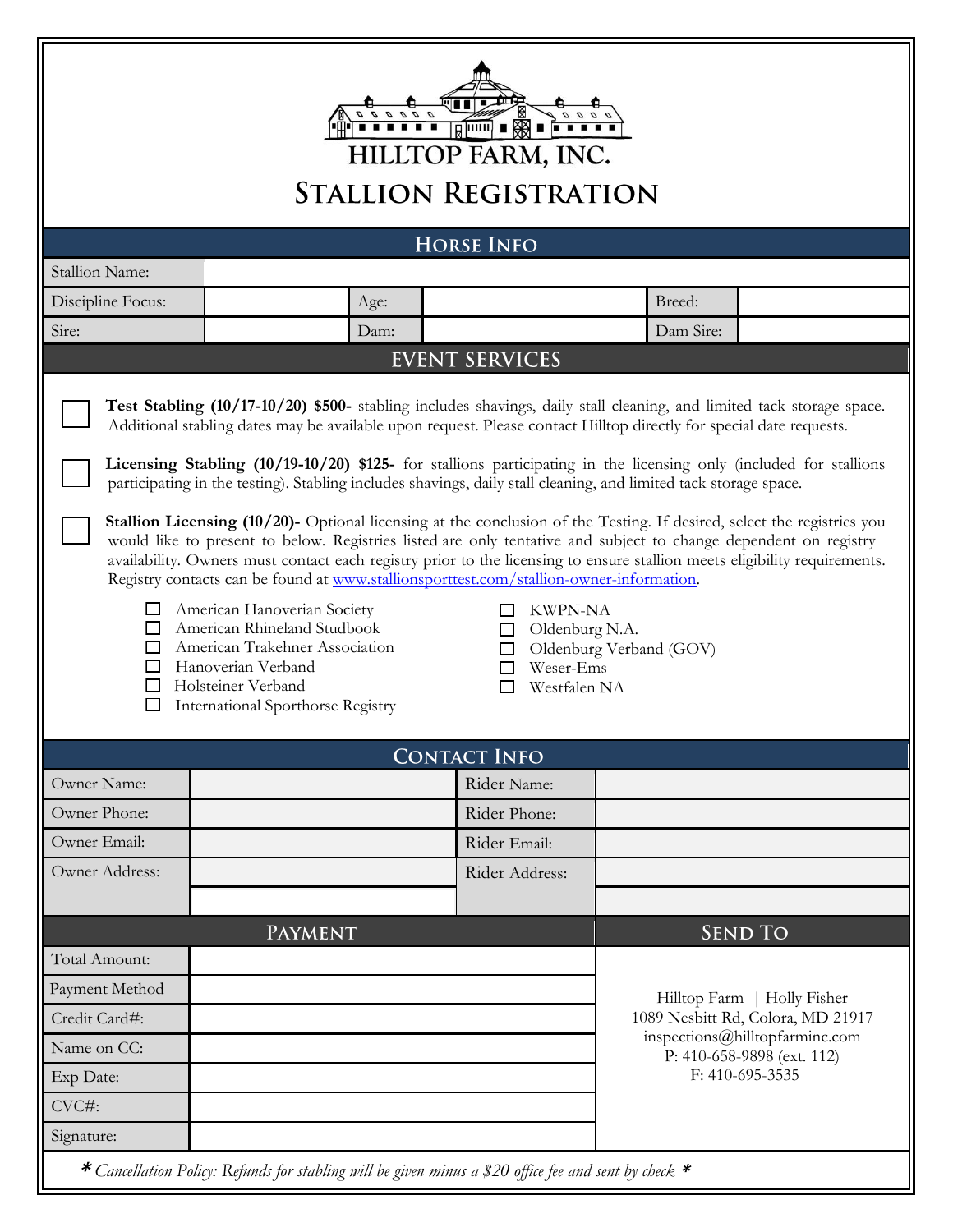| <del></del><br>HILLTOP FARM, INC.                                                                                                                                                                                                                                                                            |  |  |  |  |
|--------------------------------------------------------------------------------------------------------------------------------------------------------------------------------------------------------------------------------------------------------------------------------------------------------------|--|--|--|--|
| <b>EMERGENCY INFORMATION &amp; CONSENT</b>                                                                                                                                                                                                                                                                   |  |  |  |  |
|                                                                                                                                                                                                                                                                                                              |  |  |  |  |
|                                                                                                                                                                                                                                                                                                              |  |  |  |  |
|                                                                                                                                                                                                                                                                                                              |  |  |  |  |
| <b>Owner Information:</b>                                                                                                                                                                                                                                                                                    |  |  |  |  |
|                                                                                                                                                                                                                                                                                                              |  |  |  |  |
|                                                                                                                                                                                                                                                                                                              |  |  |  |  |
|                                                                                                                                                                                                                                                                                                              |  |  |  |  |
| <b>Alternate Decision Maker:</b>                                                                                                                                                                                                                                                                             |  |  |  |  |
| Name: $\frac{1}{2}$                                                                                                                                                                                                                                                                                          |  |  |  |  |
|                                                                                                                                                                                                                                                                                                              |  |  |  |  |
|                                                                                                                                                                                                                                                                                                              |  |  |  |  |
| <b>Insurance information:</b>                                                                                                                                                                                                                                                                                |  |  |  |  |
|                                                                                                                                                                                                                                                                                                              |  |  |  |  |
|                                                                                                                                                                                                                                                                                                              |  |  |  |  |
|                                                                                                                                                                                                                                                                                                              |  |  |  |  |
| Insured for: Mortality Surgery Major Medical<br>Loss of Use                                                                                                                                                                                                                                                  |  |  |  |  |
| <b>Consent to Treatment: (Please complete the following)</b>                                                                                                                                                                                                                                                 |  |  |  |  |
| In the event that my horse is ill or injured, and I cannot be reached, I hereby consent to emergency<br>1.<br>medical care for my horse in the best judgment of the treating veterinarian until such time as I can be reached<br>and consulted, where the estimated cost of the treatment does not exceed \$ |  |  |  |  |
| 2.<br>This consent<br>(please select preference) include euthanasia if in the judgment of<br>the veterinarian that is the only humane treatment and my horse has little or no prospect for recovery.                                                                                                         |  |  |  |  |
|                                                                                                                                                                                                                                                                                                              |  |  |  |  |
|                                                                                                                                                                                                                                                                                                              |  |  |  |  |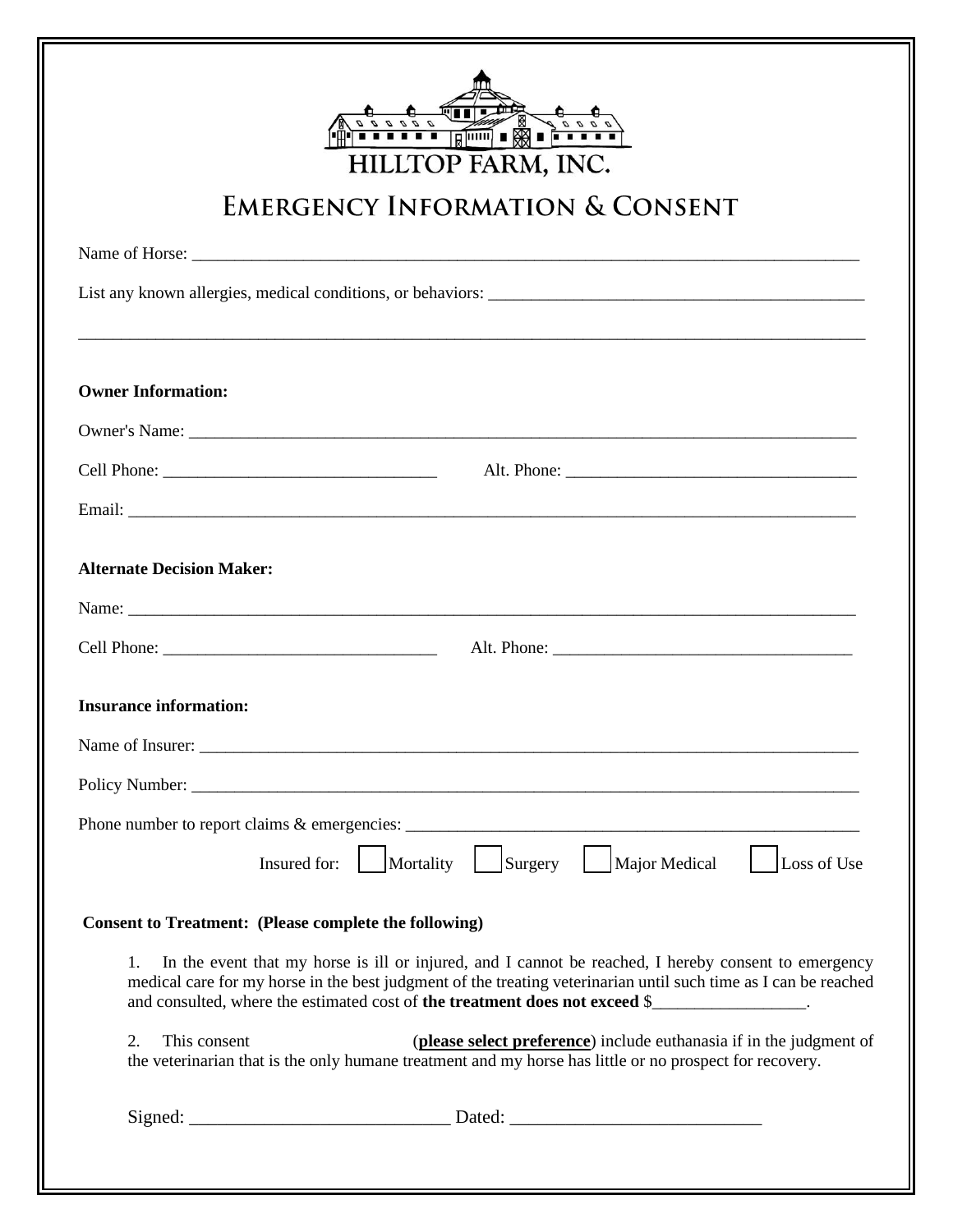

# PARTICIPANT EMERGENCY INFORMATION & CONSENT

*This form should be completed for anyone – owner, rider, groom, etc. – who will be onsite at Hilltop.*

| <b>Participate Information:</b>                                                                                                                                                                                                                                                                                                                                                                                                                                                                                                                                                                     |  |                                                        |
|-----------------------------------------------------------------------------------------------------------------------------------------------------------------------------------------------------------------------------------------------------------------------------------------------------------------------------------------------------------------------------------------------------------------------------------------------------------------------------------------------------------------------------------------------------------------------------------------------------|--|--------------------------------------------------------|
|                                                                                                                                                                                                                                                                                                                                                                                                                                                                                                                                                                                                     |  |                                                        |
|                                                                                                                                                                                                                                                                                                                                                                                                                                                                                                                                                                                                     |  |                                                        |
|                                                                                                                                                                                                                                                                                                                                                                                                                                                                                                                                                                                                     |  |                                                        |
|                                                                                                                                                                                                                                                                                                                                                                                                                                                                                                                                                                                                     |  |                                                        |
| <b>Emergency Contact:</b>                                                                                                                                                                                                                                                                                                                                                                                                                                                                                                                                                                           |  |                                                        |
|                                                                                                                                                                                                                                                                                                                                                                                                                                                                                                                                                                                                     |  |                                                        |
|                                                                                                                                                                                                                                                                                                                                                                                                                                                                                                                                                                                                     |  |                                                        |
| In the event that I am injured or become ill and am not conscious or otherwise capable of making an informed decision<br>regarding medical care, or my child is injured or becomes ill and I cannot immediately be reached, I hereby consent<br>to such emergency medical treatment as is deemed necessary and prudent by a licensed medical professional until<br>such time as I regain consciousness or until the contact person designated above can be reached and consent to or<br>decline treatment on my behalf. I accept financial responsibility for all costs of medical care.<br>Signed: |  | Date: $\frac{1}{\sqrt{1-\frac{1}{2}}\cdot\frac{1}{2}}$ |
|                                                                                                                                                                                                                                                                                                                                                                                                                                                                                                                                                                                                     |  | Date:                                                  |
| <b>Medical Information:</b>                                                                                                                                                                                                                                                                                                                                                                                                                                                                                                                                                                         |  |                                                        |
|                                                                                                                                                                                                                                                                                                                                                                                                                                                                                                                                                                                                     |  |                                                        |
| Medical Conditions / Allergies: ________                                                                                                                                                                                                                                                                                                                                                                                                                                                                                                                                                            |  |                                                        |
|                                                                                                                                                                                                                                                                                                                                                                                                                                                                                                                                                                                                     |  |                                                        |
|                                                                                                                                                                                                                                                                                                                                                                                                                                                                                                                                                                                                     |  |                                                        |
|                                                                                                                                                                                                                                                                                                                                                                                                                                                                                                                                                                                                     |  |                                                        |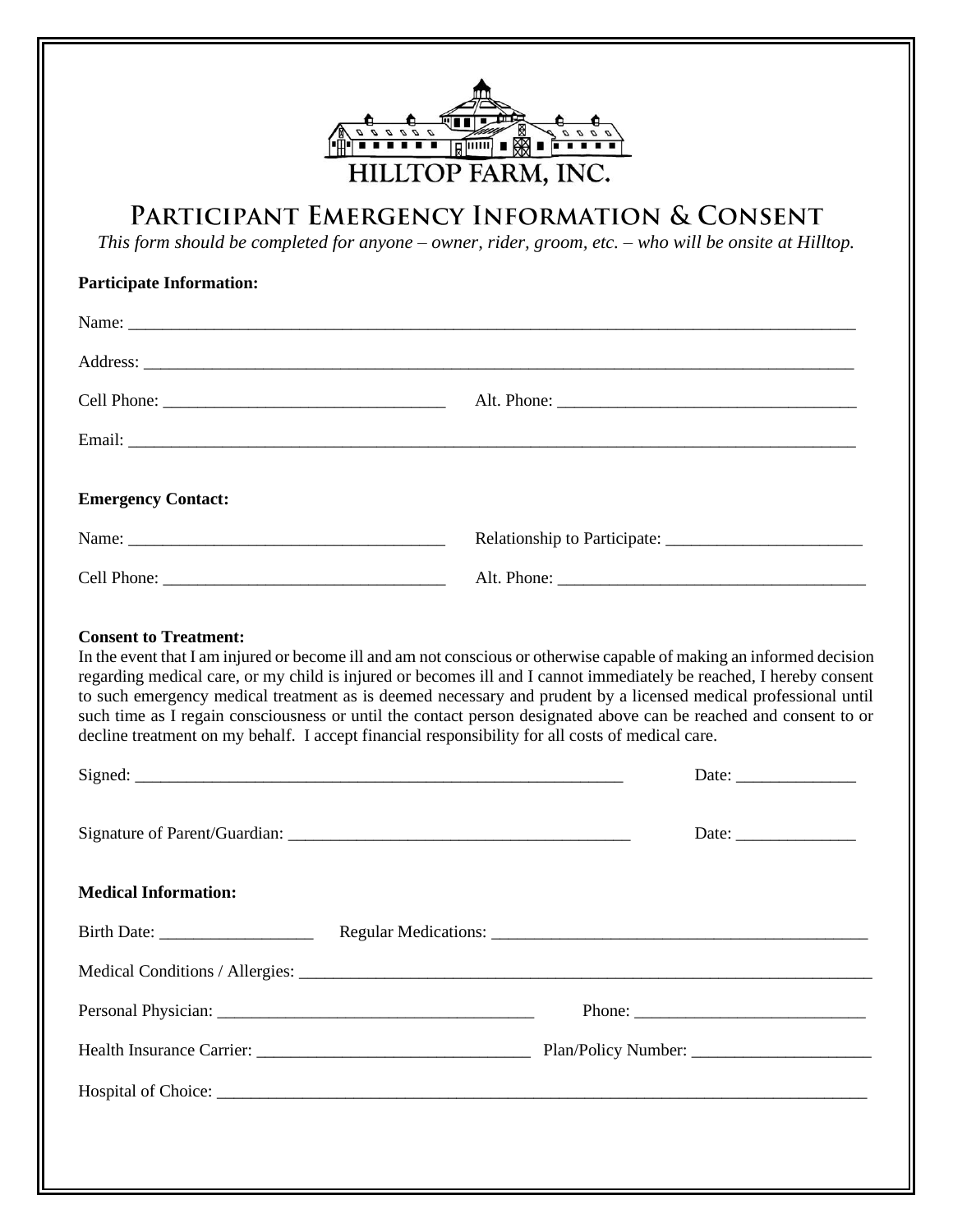

# **EXPRESS ASSUMPTION OF RISK, RELEASE OF LIABILITY, WAIVER OF CLAIMS AND INDEMNITY AGREEMENT**

This Express Assumption of Risk, Release of Liability, Waiver of Claims and Indemnity Agreement (the "Agreement") is entered into by the undersigned in favor of Hilltop Farm, Inc., JCM-WB, Inc., their officers, directors, owners, employees, agents, including guest clinicians and instructors, any of their successors in interest, as well as the owners of any horses that may be ridden or handled by me or my child at the premises known as Hilltop Farm, located at 1089 Nesbitt Road, Colora, Maryland, (collectively the "Released Parties" and each a "Released Party"). In consideration for my or my child being permitted to participate in Equestrian Activities, including but not limited to riding, training, boarding, grooming, handling horses, participating in instruction and/or clinics, or observing others doing any of the above activities ("Equestrian Activities") at Hilltop Farm or at equestrian related events with the Released Parties away from Hilltop Farm, with or without supervision, as well as being permitted to use lodging and other facilities at Hilltop Farm, I acknowledge and agree as follows:

1. **Acknowledgment, Assumption of Risks**: I acknowledge that horses can be unpredictable animals and fully realize that there are certain dangers inherent in Equestrian Activities, including the risks of property damage, personal injury and even death. I understand that neither my horse's actions, nor the actions of any other person or animal can necessarily be controlled, and that my or my child's safety and that of my horses and other property cannot be guaranteed while participating in Equestrian Activities. I understand that injuries and harm may result from working with and around horses from a variety of causes, including the acts or omissions of other persons, domesticated or wild animals, weather, ground conditions, loud or sudden noises and other causes not necessarily predictable. I recognize that even with careful handling, even the best trained horses can and often do react rapidly and in unpredictable ways to stimuli and even for no apparent reason at all. I realize that this waiver refers to and covers events that may take place after the signing of this document, and that the exact nature of any injury or loss I might suffer as a result of my or my child's participation in Equestrian Activities or our presence at Hilltop Farm may not be entirely foreseeable.

Understanding the risks involved in owning a horse and having it handled by others, and the risks of riding and handling horses, I voluntarily choose to participate in Equestrian Activities or allow my child to participate in Equestrian activities and to be around horses, and KNOWINGLY AND VOLUNTARILY EXPRESSLY ASSUME THE ASSOCIATED RISKS, INCLUDING THE RISK OF INJURY AND DEATH, WHETHER CAUSED BY THE RISKS INHERENT IN EQUESTRIAN ACTIVITIES, THE UNINTENTIONAL NEGLIGENCE OF THE RELEASED PARTIES OR ANY OTHER CAUSE. I accept full and complete responsibility for the safety of myself, my child, any guests or observers accompanying me or present at my invitation, my horses and personal property, and I assume the risk of any damage or injury caused to others by my horse.

2. **Release and Waiver of Claims, Indemnification**: On behalf of myself, my heirs, successors in interest, guardians, legal representatives and assigns, I HEREBY RELEASE AND FOREVER DISCHARGE THE RELEASED PARTIES FROM ALL CLAIMS, ACTIONS, DEMANDS, RIGHTS, CAUSES OF ACTION AND LIABILITIES, IN LAW OR IN EQUITY, WHETHER MY OWN, MY CHILD'S OR DERIVATIVE CLAIMS, BASED UPON ANY BODILY INJURY OR DISABILITY, ILLNESS, DISEASE, DEATH, FINANCIAL LOSS, PROPERTY LOSS, DAMAGE, DESTRUCTION OR OTHER HARM OF WHATEVER NATURE, WHETHER FORESEEN OR UNFORESEEN, THAT MAY BE SUSTAINED OR SUFFERED BY ME, OR BY ANY OTHER PERSON AS A RESULT OF MY OR MY CHILD'S PARTICIPATION IN EQUESTRIAN ACTIVITIES OR THE ACTIONS OF MY HORSE , WHETHER CAUSED BY THE RISKS INHERENT IN EQUESTRIAN ACTIVITIES, THE UNINTENTIONAL NEGLIGENCE OF THE RELEASED PARTIES OR OTHERWISE, provided that nothing in this section 2 shall be deemed to release any Released Party from liability arising from their own willful or intentional cause of injury or damage.

I hereby agree that I, my heirs, successors in interest, guardians, legal representatives and assigns will not, either in my, my child's, or their own name, bring a claim against, sue, demand compensation from or attach the property or assets of the Released Parties for any loss or damage arising or resulting from my or my child's participation in